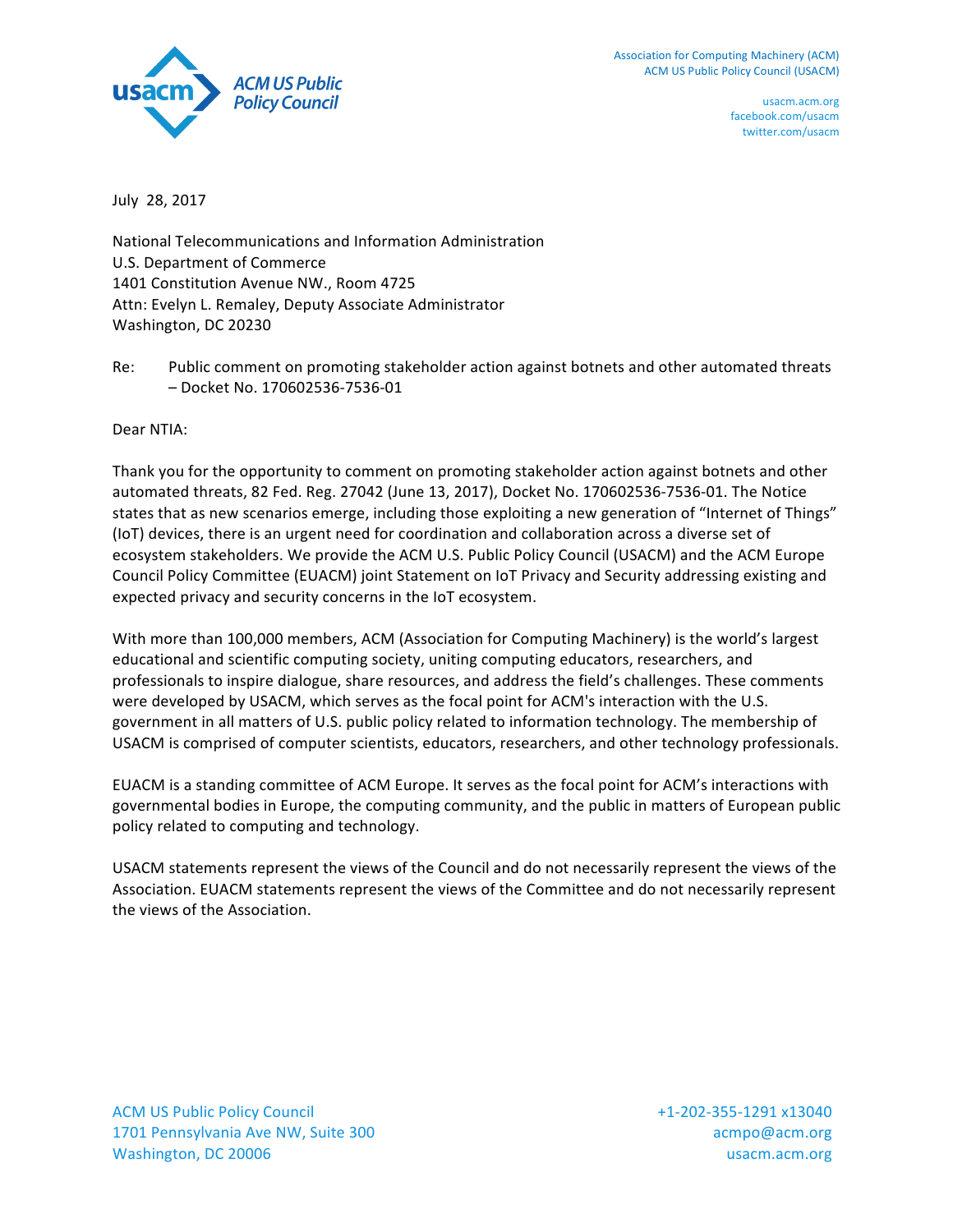



# **Statement on Internet of Things Privacy and Security**

by ACM U.S. Public Policy Council and ACM Europe Council Policy Committee

Internet of Things (IoT) systems have rapidly assumed important roles in daily life by providing new capabilities to streamline diverse tasks. IoT catalyzes new capabilities and creates opportunities for increased productivity and societal benefits.

As the IoT ecosystem unfolds, this wide range of functions and components will result in significant privacy and security challenges that should be addressed. Large-scale, pervasive networks that collect data about the world around us and new predictive technologies and algorithms enable innovative IoT uses. Yet, the data collected from IoT devices and algorithms that use this data for decision-making can result in unintended consequences. The ubiquity of IoT also presents new security and privacy concerns, making it important to incorporate privacy and security controls into the life cycle of IoT devices.

Certain IoT components have minimal functionality, limited computational power and storage, and low energy resources, which can sometimes make conventional security and privacy protections difficult to deploy. Such deployments may need to take advantage of new protocols and system designs that are better equipped to operate in resource-limited environments.

Policy and technical approaches to emerging IoT privacy and security challenges should continue to encourage innovation while ensuring that consumer confidence in these devices and systems is bolstered by strong privacy and security practices. The principles outlined in this statement provide an approach for addressing privacy and security challenges in the IoT ecosystem:

## **Support Privacy and Security Throughout the IoT Device Life Cycle**

- Address privacy and security risks throughout the IoT device life cycle: Addressing IoT privacy and security challenges from requirements specification to end-of-life, including across changes in maintenance ownership, can help prevent systemic vulnerabilities and avoid difficult retrofitting. Manufacturers and solution providers should conduct scheduled privacy and security assessments and ensure the efficacy of privacy and security measures prior to deployment and regularly over the course of a device's life span.
- **Ensure continuous, reliable device operation:** The failure of IoT systems can cause irreparable damage and have serious implications for physical safety. The pervasiveness of IoT systems in the everyday lives of consumers raises the stakes. IoT device manufacturers should aim to deploy reliable and dependable systems.
- **Provide regular patches, upgrades, and software updates:** IoT components may ship with vulnerabilities, and new vulnerabilities may be discovered over time; manufacturers are encouraged to provide mechanisms to maintain the privacy and security of IoT components throughout their life cycle. It is similarly important to build consumer understanding and awareness on the importance of software upgrades and to encourage manufacturers to deploy patching and software updates whenever possible.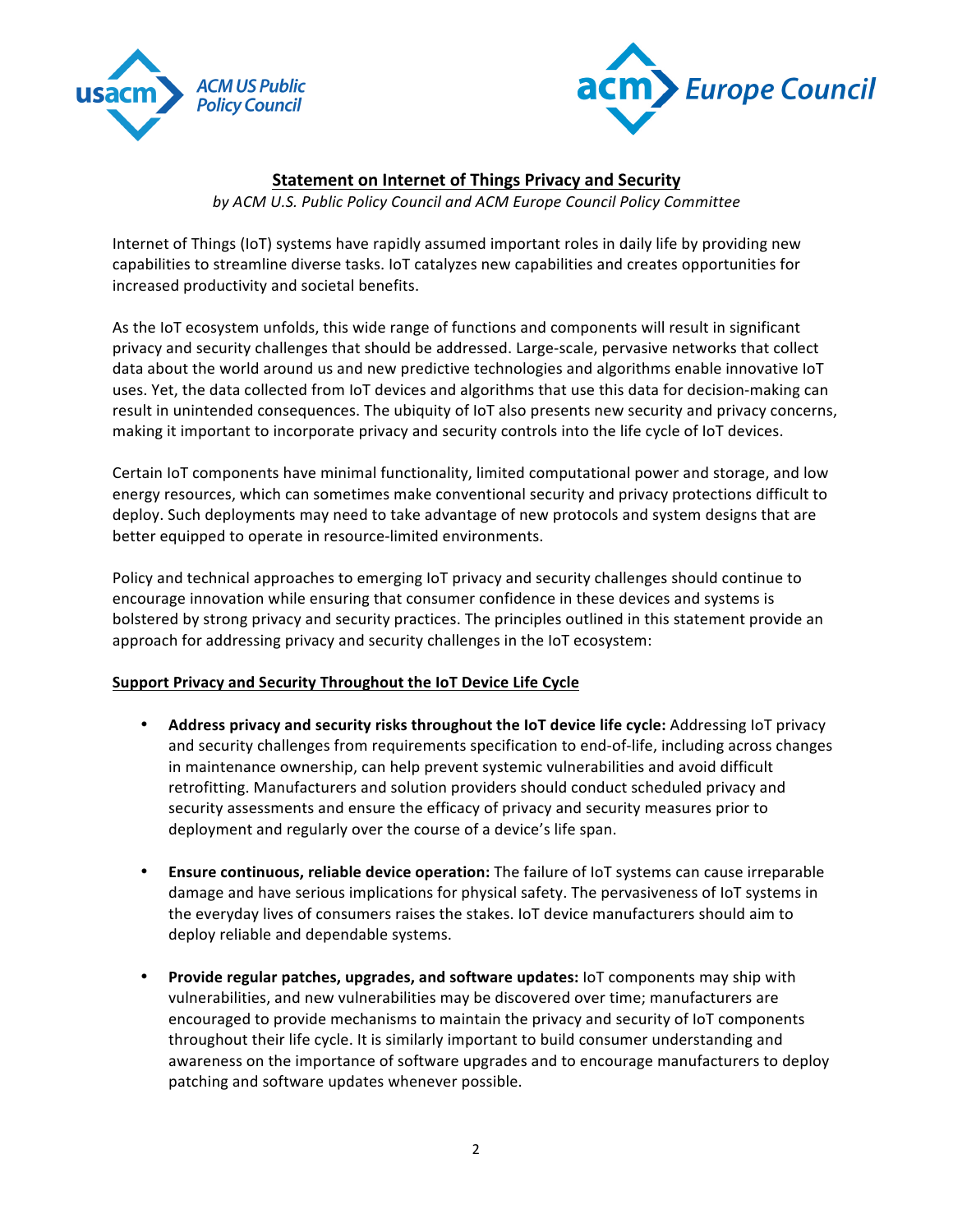



**Consider issues with abandoned, orphaned, and legacy components:** Manufacturers should monitor concerns related to abandoned or legacy technology that can pose privacy and security threats to existing or new components as new vulnerabilities arise.

### **Develop New Technologies to Support IoT Privacy and Security**

- **Support flexible access control:** IoT components, especially those without user interfaces, should support secure and private interactions and updates. The IoT ecosystem needs flexible approaches to access controls that foster privacy and security.
- **Leverage advances in cryptography and cybersecurity:** Technically-limited IoT components may benefit from advances in "lightweight" cryptography and new encryption implementations. These options are less resource intensive and therefore more usable within the constraints imposed by many IoT components.

### **Protect Consumer Data**

- Address data ownership: The ubiquity of IoT components means an increase in the scale of data captured, shared, collected, and analyzed. Stakeholders should plan for future challenges of data ownership as they relate to privacy, security, and intellectual property.
- **Build consumer awareness about privacy and data sources:** As IoT permeates consumers' lives, it will be important to educate consumers on the privacy and security issues that IoT presents and on how to best protect themselves from attacks. Organizations should be transparent to consumers about how data about them is collected, used, retained, and shared.
- Protect data integrity: IoT components should receive, process, and create data that is accurate, consistent, and relevant for the purposes for which it was collected or produced.

#### **Foster Cooperation Among Stakeholders**

- **Promote an interdisciplinary approach to trust:** Hardware and software engineering, cryptography, human factors, and social science can all contribute to fostering a safe, secure, and trustworthy IoT ecosystem.
- **Encourage coordinated efforts among stakeholders:** Improved coordination between the public and private sectors can foster IoT innovation and protect privacy and security. Cooperation among governments and other stakeholders, including businesses, academia, professional societies, consumer advocates, nonprofits, and other civil society organizations will help drive and realize IoT innovation. Similarly, technical issues cross borders and require international coordination and cooperation.